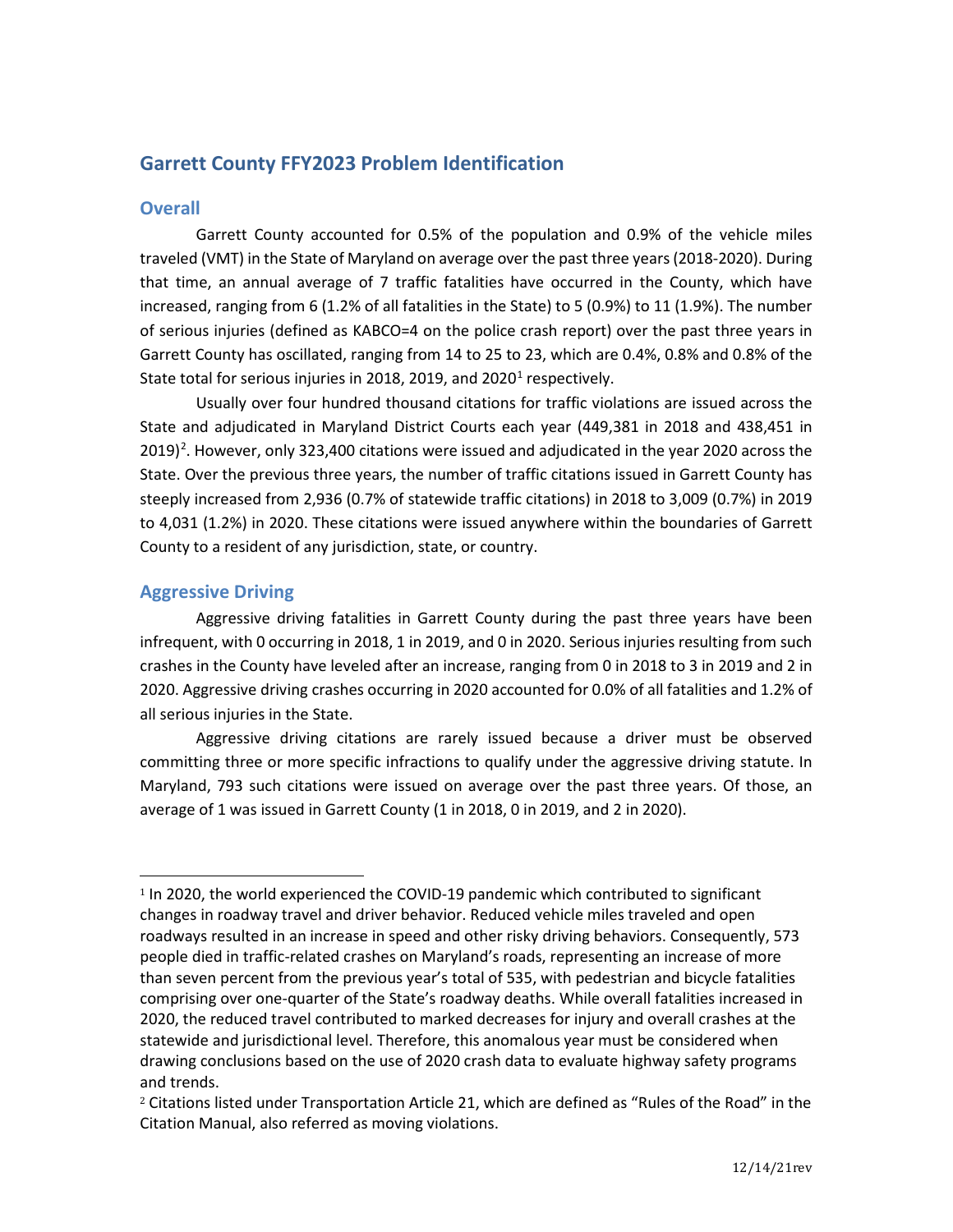### **Distracted Driving**

Since 2018, there have been an annual average of about 4 distracted driving fatalities occurring in Garrett County. In 2020, distracted driving in the County added 5 deaths to the State's distracted driving fatalities, a point on a trend that has stayed about the same over the previous three years (3 in 2018 and 3 in 2019). Serious injuries resulting from distracted driving crashes in the County have risen and plateaued over the past three years, from 9 in 2018 (0.6% of all distracted driving serious injuries in the State) to 12 in 2019 (0.8% of all) to 11 in 2020 (0.9% of all). In 2020, 45.5% of all fatalities and 47.8% of all serious injuries recorded in Garrett County resulted from distracted driving crashes.

Distracted driving citations issued in Maryland during the past three years have decreased significantly, ranging from 33,655 in 2018 to 33,978 in 2019 and 19,450 in 2020. During the same period, distracted driving citations issued in Garrett County have oscillated, ranging from 59 in 2018 to 224 in 2019 and 67 in 2020. As a proportion of the distracted driving citations issued statewide, those handed out in the County accounted for 0.2% in 2018, 0.7% in 2019 and 0.3% in 2020.

### **Impaired Driving**

Over the past three years, an average of 2 impaired driving fatalities occurred per year in Garrett County. Fatalities from such crashes have stayed about the same, ranging from 1 (0.7% of all impaired driving fatalities in Maryland) in 2018 to 3 (2.0% of all) in 2019 to 2 (1.7% of all) in 2020. Serious injuries resulting from such crashes in the County over the same time period have seen an increase, ranging from 4 in 2018 (0.9% of all impaired driving serious injuries in the State) to 3 in 2019 (0.6% of all) to 6 in 2020 (1.3% of all). In 2020, 18.2% of all fatalities and 26.1% of all serious injuries in Garrett County resulted from impaired driving crashes, compared to 21.1% of all fatalities and 16.4% of all serious injuries from impaired driving crashes occurring throughout the State.

Impaired driving relates to driving while impaired by alcohol and/or drugs or controlled dangerous substances. Several citations may be issued at the point of an encounter with an impaired driver. Therefore, all judicial figures related to impaired driving will be quantified using arrests, not individual citations. Impaired driving arrests have steeply decreased in Maryland over the past three years, from 18,403 in 2018 to 18,279 in 2019 to 13,651 in 2020. During the same period, impaired driving arrests have increased in Garrett County, ranging from 76 in 2018 to 80 in 2019 to 93 in 2020. As a proportion of impaired driving arrests in the State, the number of impaired driving arrests in the County accounted for 0.4% in 2018, 0.4% in 2019, and 0.7% in 2020. Of the impaired arrests in the County in 2020, 2.2% were of older drivers (ages 65+) while 4.3% were of younger drivers (ages 16-20).

### **Speeding**

During the past three years, Garrett County averaged 2 speeding related fatalities per year, which have remained almost steady over that time: 3 in 2018, 1 in 2019 and 2 in 2020. Serious injuries resulting from such crashes in the County over the past three years have remained relatively constant, ranging from 4 in 2018 to 6 in 2019 and 4 in 2020. In 2020, 1.8% of statewide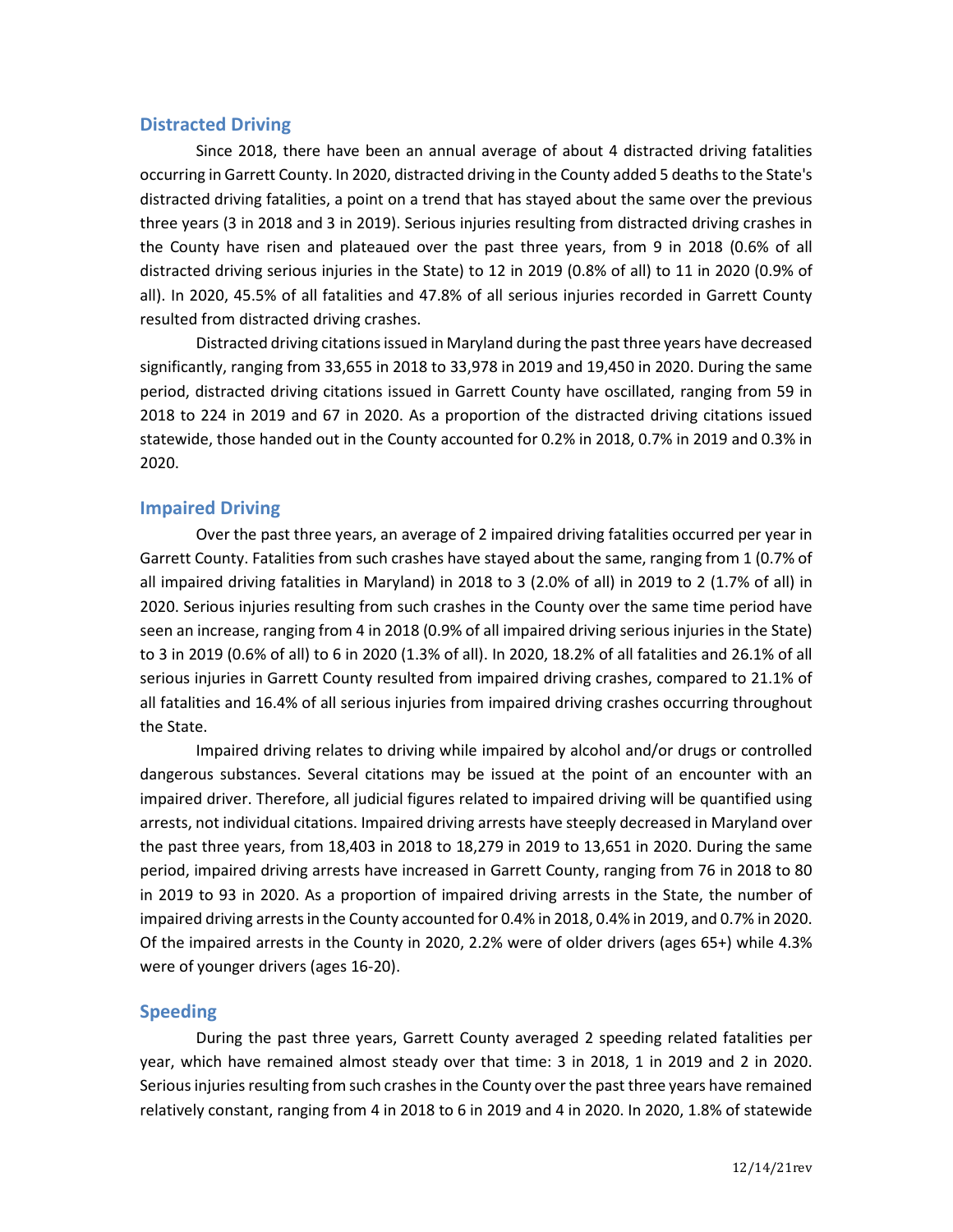speeding related fatalities and 1.3% of statewide speeding related serious injuries resulted from crashes in Garrett County. Over the same year, 18.2% of all fatalities and 17.4% of all serious injuries recorded in Garrett County were the result of crashes involving driving speed.

Speeding citations are very common even though those adjudicated through the District Court do not include automated enforcement. Speeding citations issued in Garrett County have been alternating over the past three years, with 2,412 (1.2% of statewide speeding citations), 2,245 (1.2% of statewide), and 3,301 (2.2% of all) issued in 2018, 2019, and 2020, respectively. Statewide speeding citations have steeply decreased over the same three years: 195,649, 182,213, and 151,419. Speeding citations comprised 81.9% of all Garrett County citations in 2020.

#### **Non-motorists**

Non-motorists are defined here as pedestrians (on foot) and bicyclists. Pedestrian fatalities in Garrett County have been rare over the previous three years, from 0 (2018) to 0 (2019) to 0 (2020), while serious injuries have remained almost steady, ranging from 0 (2018) to 0 (2019) to 2 (2020). The occurrence of bicyclist fatalities in Garrett County has been uncommon, with 0 in 2018, 0 in 2019, and 0 in 2020, while serious injuries to bicyclists have been rare, ranging from 0 in 2018 to 1 in 2019 to 0 in 2020.

Very few non-motorist citations are issued throughout the State, to either the pedestrian or the motor vehicle driver. Typically, more violations are issued to drivers, and in Garrett County 20 were issued to drivers against pedestrians or bicyclists in 2020, while 0 were issued to pedestrians or bicyclists that year. As a proportion of statewide totals (933 and 235), those numbers represent 2.1% and 0.0%, respectively, in 2020.

### **Motorcycles**

Motorcycle rider fatalities have remained almost steady over the past three years in Garrett County, ranging from 1 (2018) to 1 (2019) to 3 (2020). Serious injuries to motorcyclists have been alternating, ranging from 1 (2018) to 4 (2019) to 2 (2020). The 2020 figures account for 3.8% of motorcycle rider fatalities and 0.6% of rider serious injuries that occurred in the State.

Maryland has had a universal helmet law in place for several decades, consequently the incidence of unhelmeted motorcyclists involved in a crash is low. The State has averaged 7 unhelmeted motorcycle rider fatalities per year over the past three years, therefore, unhelmeted motorcycle fatalities in Garrett County have been rare (an average of 0 per year). However, 1 seriously injured rider in Garrett County was unhelmeted in 2020, which is 1.1% of the State total (compared to 1 in 2018 and 2 in 2019).

#### **Older Drivers**

In Maryland, older driver safety programs focus on drivers of age 65 years or older. The data presented here on fatalities and serious injuries include any person involved in a crash with an older driver. Older drivers were involved in crashes that resulted in an average of 94 fatalities in Maryland each year (85 in 2018, 105 in 2019 and 91 in 2020). During that time, serious injuries resulting from these crashes in Maryland have seen a significant decrease, ranging from 518 in 2018 to 512 in 2019 to 381 in 2020. Fatal crashes involving older drivers in Garrett County